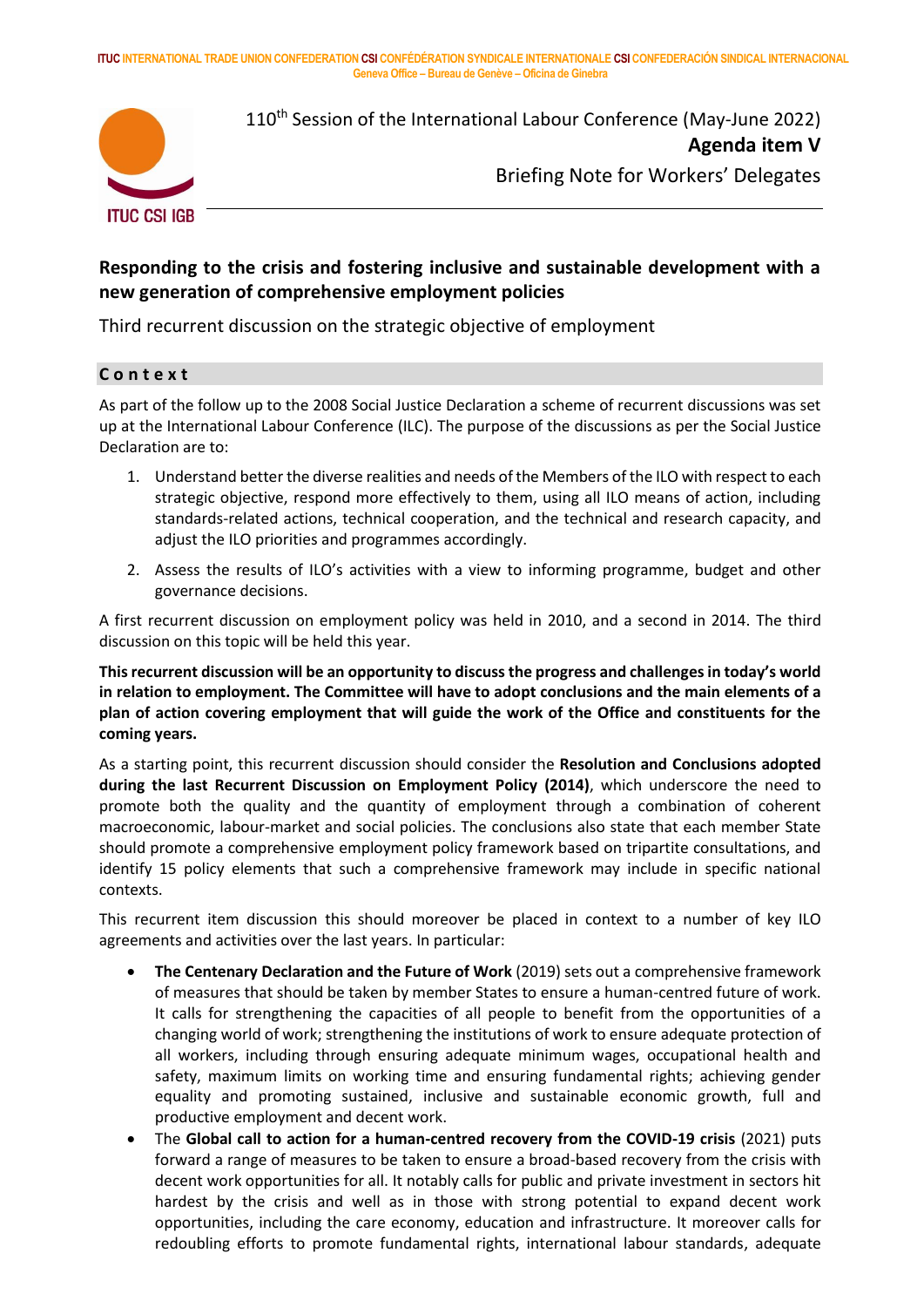wages, limits on working time and strong occupational safety and health measures. It reaffirms the importance of universal social protection as well as access to education and skills training.

- The **General Discussion on Inequalities and the world of work** that took place at the last International Labour Conference (2021) resulted in tripartite conclusions calling for tackling inequalities through action across seven key dimensions: promoting employment creation; fostering equal opportunity; ensuring adequate protection for all workers; accelerating the transition to formality; ensuring gender equality and non-discrimination, promoting equality, diversity and inclusion; realizing universal social protection; and promoting trade and development for a fair globalization and shared prosperity.
- The **ILO Just Transition Guidelines**set out a framework to provide support to workers whose jobs and livelihoods affected by climate change and measures to transition to a low carbon economy. It moreover sets out how social partners should be meaningfully involved in the elaboration of Just Transition plans. The Guidelines assist all stakeholders in the implementation of a just transition as defined in the Paris Agreement.

In addition, this recurrent discussion should be contextualised within the broader international-level developments related to employment, notably commitments to realise **UN Sustainable Development Goals (SDG) Goal 8** to 'Promote sustained, inclusive and sustainable economic growth, full and productive employment and decent work for all'.

It should also take into account the announcement of the **UN Secretary General for a Global Accelerator on Jobs and Social Protection**, which would aim to create **400 million new** jobs. In this context it should also be noted that, to support achievement of SDG Goal 8, the **ITUC has set a global target to create 575 million new jobs by 2030** as well as formalise **at least 1 billion informal jobs**, representing half of the total global informal economy.

This discussion is moreover taking place following the recent adoption of the **Just Transition Declaration** at the UN Climate Change Conference (COP26) in Glasglow (2021), which recognizes that workers, businesses and communities must be supported as countries transition to greener economies. The Declaration notably commits countries to support those workers whose jobs and livelihoods will be affected by the transition to a zero-carbon economy; commits governments to create decent jobs for these workers coupled with reskilling and training and social protection for those in need; and promote social dialogue on just transition strategies.

The **[Report](https://www.ilo.org/wcmsp5/groups/public/---ed_norm/---relconf/documents/meetingdocument/wcms_842083.pdf)** provided by the Office establishes a broad overview of current employment trends and challenges; employment policy trends; and the activities of the Office in relation to employment policy, which serves as a basis for discussion.

## **Structure of the discussion**

The discussion will be framed around the Report's three sets of questions. After the discussion, a small tripartite drafting committee will be convened to prepare draft conclusions. The Committee will then have a chance to modify the draft conclusions through a procedure of amendments.

The following may be considered by the Workers' Group as initial reflections on the answers to each set of questions.

## **(a) The current challenges**

The Committee will be asked to focus on the following questions:

*What are the main employment challenges in different parts of the world linked to structural transformation, economic diversification, climate change, new technologies, and demographic realities, leading to rising inequalities, slow and uneven recovery from COVID-19, and huge decent work deficits? What are the underlying causes of the persistence of labour market challenges? What are the barriers to employment and decent work for youth, women and other disadvantaged groups, and what progress has been made in reducing employment and decent work gaps?*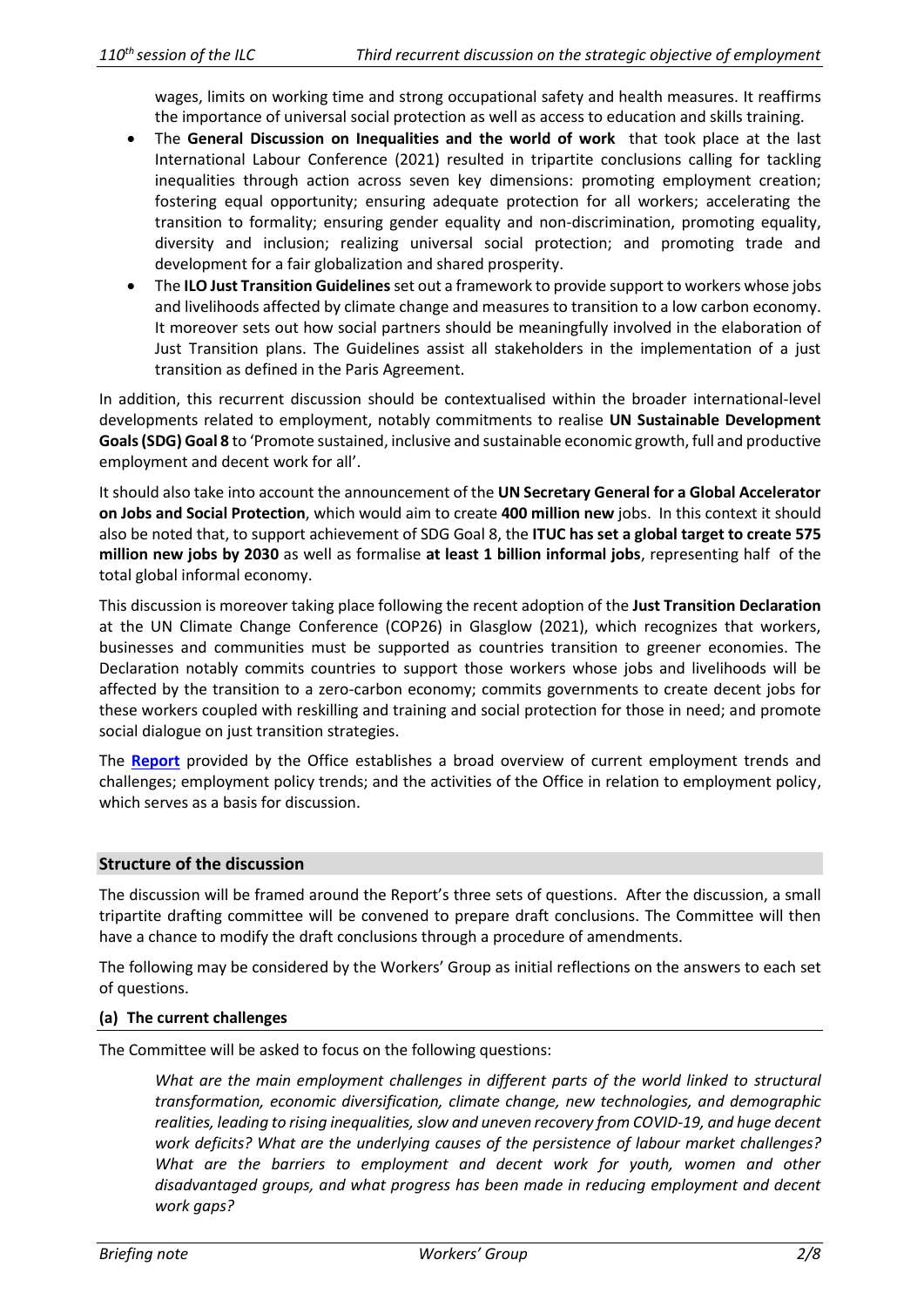The Office Report points to the fact that jobs have not recovered from the COVID-19 pandemic, and that **underlying structural deficiencies and inequalities are amplifying and prolonging the adverse impact of the crisis.** Based on latest forecasts, the ILO predicts that total hours worked globally in 2022 will remain almost 2% below their pre-pandemic level, corresponding to a shortfall of 52 million full-time equivalent jobs. 207 million workers are projected to be unemployed 2022, up from 2019 levels by approximately 21 million.

**The Workers Group may wish to highlight how the employment impacts of the COVID-19 crisis were especially felt by workers experiencing disadvantage in the labour market.** Women, young people, those working in low-skilled jobs, and workers in non-standard and precarious forms of work have been disproportionately affected by job losses during the COVID-19 pandemic. Women have lost around 800 billion in income during the pandemic, 13 million fewer women were in employment in 2021 compared to 2019 and women across the world saw a surge in gender-based violence and harassment in the world of work. Youth unemployment has been further exacerbated during the crisis, and approximately one in five young people (aged 15-24) are currently not in employment, education or training (NEET), raising concerns about a lost generation.

The Workers Group may also wish to **underline high and persisting gender employment and pay gaps** and **women's overrepresentation in unpaid, informal and precarious forms of work**. Gender inequalities are often intersectional with race or ethnic background, migration status, indigenous status, age and/or other social categorisations, creating overlapping and compounded disadvantage. Gender gaps in the labour market moreover contribute to women's higher risk of poverty and economic vulnerability, especially in old age, as labour market inequalities translate into wide gender gaps in pensions later on. There are numerous and interrelated drivers holding women back, including discrimination, occupational segregation, a lack of access to quality care services, and the unequal sharing of care and household responsibilities. While some countries have made progress over the last years in reducing gender pay and participation gaps, the pace of change has been uneven and mostly slow.

**Barriers to the right to access quality public education as well asskills training, in addition to high levels of educational mismatch, are further jeopardising employment.** Even before the current crisis, changing technologies and new ways of working were disrupting jobs and the skills employees need to do them. In 2017, the McKinsey Global Institute [estimated](https://www.mckinsey.com/featured-insights/future-of-work/jobs-lost-jobs-gained-what-the-future-of-work-will-mean-for-jobs-skills-and-wages) that as many as 375 million workers—or 14 percent of the global workforce—would have to switch occupations or acquire new skills by 2030 due to technological change. While, for the vast majority of countries, high and medium-skilled jobs are in the highest demand, labour market polarization has somewhat reduced demand for medium-skill jobs in some countries. The COVID-19 pandemic has led to dramatic disruptions and transformations in the labour market and put further pressure on workers to adapt their skills to new labour markets.

**The quality of employment is a major issue to be addressed in this discussion, including low wages.**  Recent ILO [research](https://www.ilo.org/wcmsp5/groups/public/---dgreports/---dcomm/---publ/documents/publication/wcms_762534.pdf) has also highlighted how **minimum wages remain inadequate in ensuring decent livelihoods for workers**, and are sometimes even set below national poverty lines. The report equally points out that poverty, including in-work poverty, has been increasing. Wages have also stagnated compared to productivity over the past years, which is leading to the decline in the labour income share of GDP. The exception to slow wage growth has been for top one percent of earners, who have seen their wages increase much more rapidly than wages in other income groups, leading to rising wage inequality. Increasing inflation is further eroding the value of real wages and contributing to greater economic vulnerability.

In this regard, the Workers Group might also wish to highlight **decreasing employment security and the growth of precarious and non-standard forms of work.** Over the last years there has been an overall rise in non-standard forms of employment globally, including increases in temporary work, part-time work, zero-hour contracts, temporary agency work, dependent self-employment and disguised employment relationships. These trends have proliferated in the wake of **digitalisation and technological**  change (especially in the case of platform work), regulatory arbitrage, as well as, in some cases, **employment policy changes** that have made it easier and more attractive for firms to hire workers on precarious contracts. Overall the rise in precarious forms of work is also leading to more polarised labour markets, increasingly squeezing the middle class and contributing to widening wage inequality.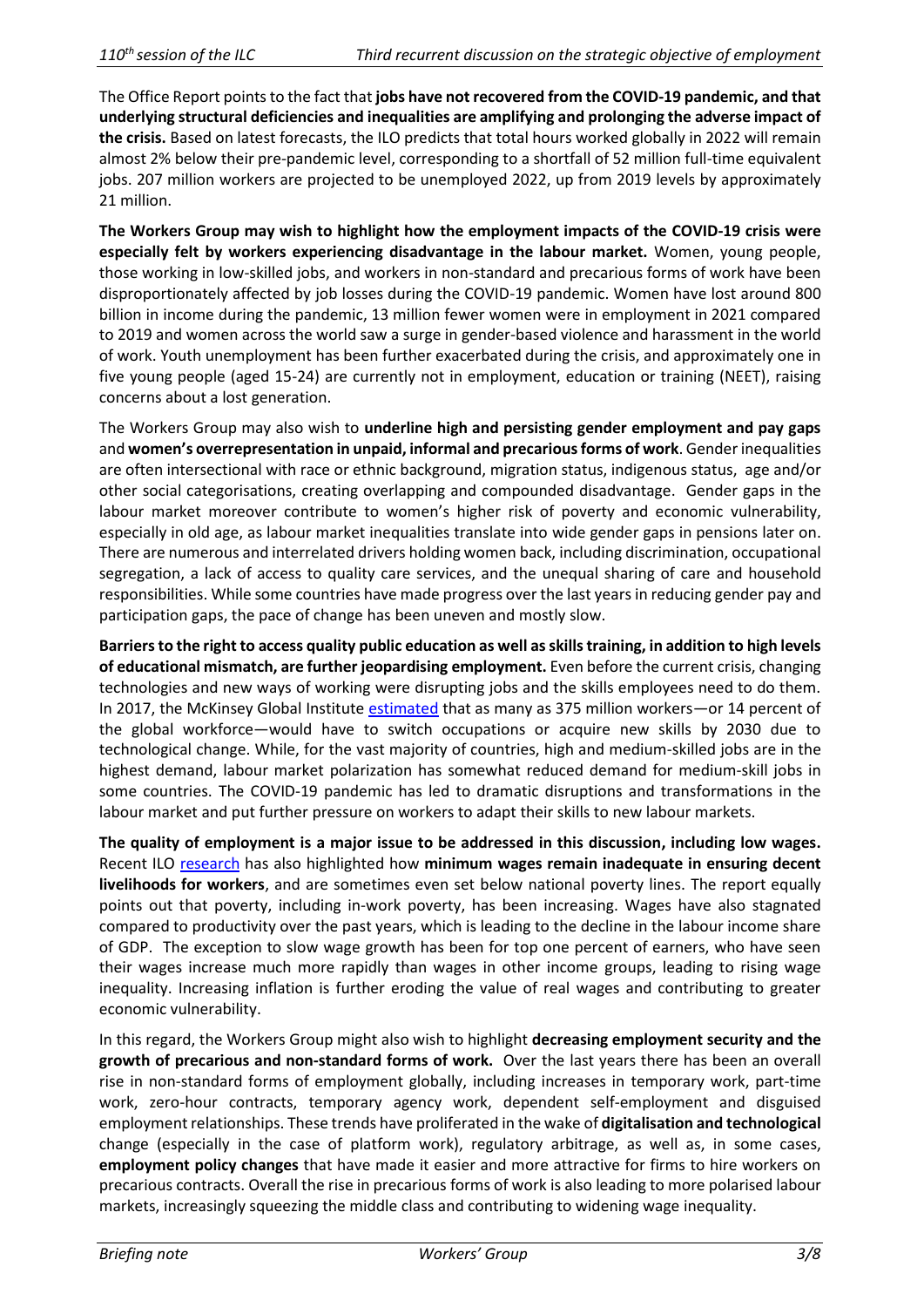The report also points to the role of **globalisation** in influencing employment trends and the **increasing prevalence of global supply chains;** one in five jobs globally is now linked to a supply chain. While globalisation and supply chains have created new opportunities for growth and industrialization in developing countries, however they have also exacerbated low wage and precarious work by exacerbating social dumping, as firms are able to circumvent national labour legislation and regulations by moving to low wage labour abroad, which enforces a race to the bottom in terms of wages and working conditions. Digitalisation is also further exacerbating social dumping in some cases, as work is able to be remotely outsourced. The fragmented structure of global supply chains also means that multinational companies are usually are not held liable for labour practices in their supply chains, despite having a huge amount of influence on pricing and conditions.

**Persistent informality is another major challenge**, with an estimated 62% of the global workforce being estimated to work in the informal economy. These workers are as a result often deprived of basic rights and protections assured to workers in the formal economy, including minimum wages and social protection. Informal workers were also particularly vulnerable to shocks during the pandemic; the report highlights that during the crisis almost 1.6 billion workers in the informal economy had been significantly impacted, leading to an estimated decline in their earnings of 60%.

**Finally, climate change and the structural transformations required to a transition to a low carbon economy** are expected to have an impact on employment. The report highlights some estimations of jobs created and destroyed on a variety of different scenarios to reduce carbon emissions; in all scenarios the net impact of jobs created is higher than the net impact of jobs destroyed. That being said, while many workers whose jobs are at risk could be allocated into new climate-friendly jobs and industries, not all of them would be able to be, underlining the importance of securing a **just transition** to ensure that no workers are left behind.

## **(b) Employment policy frameworks**

The Committee will be asked to focus on the following questions:

*Based on the 2014 ILC conclusions and empirical evidence, what employment policy frameworks have worked to promote sustained, inclusive and sustainable economic growth, full and productive employment and decent work, transition to formality, structural transformation and productivity growth? Where have such policies not been successful and why? To what extent did these frameworks have an impact on the attainment of sustainable development, including on Goal 8 of the SDG agenda on inclusive and sustainable growth, employment and decent work for all as well as on inclusive structural transformation? How can synergies between the four strategic objectives of employment promotion, social protection, labour rights and social dialogue be strengthened? What policy coordination mechanisms have been put in place at the national level to improve employment outcomes? To what extent do such mechanisms rely on tripartite social dialogue to ensure the proper involvement of social partners in the design and implementation of economic, social and employment policies? What support has been provided to facilitate transitions for workers and enterprises to respond to crises, adapt to a changing world of work and respond to structural transformations including the transition to a low carbon economy? How responsive and targeted have these policies been with respect to groups in vulnerable situations such as youth, women, workers in the informal economy and other disadvantaged groups?*

It could be noted that **a number of governments have taken measures during the COVID-19 pandemic to safeguard jobs and incomes** through the expansion of social protection systems and the use of temporary wage subsidies in hard-hit sectors to prevent job loss. However these measures were uneven across countries, with low and middle income countries often lacking sufficient fiscal capacity to undertake such measures. Moreover, while these measures have been a critical support to workers, they are unlikely to be enough to rebuild economies and deliver full employment. However, what stood out as a critical way forward to maintain jobs and to be responsive to both the health emergency and the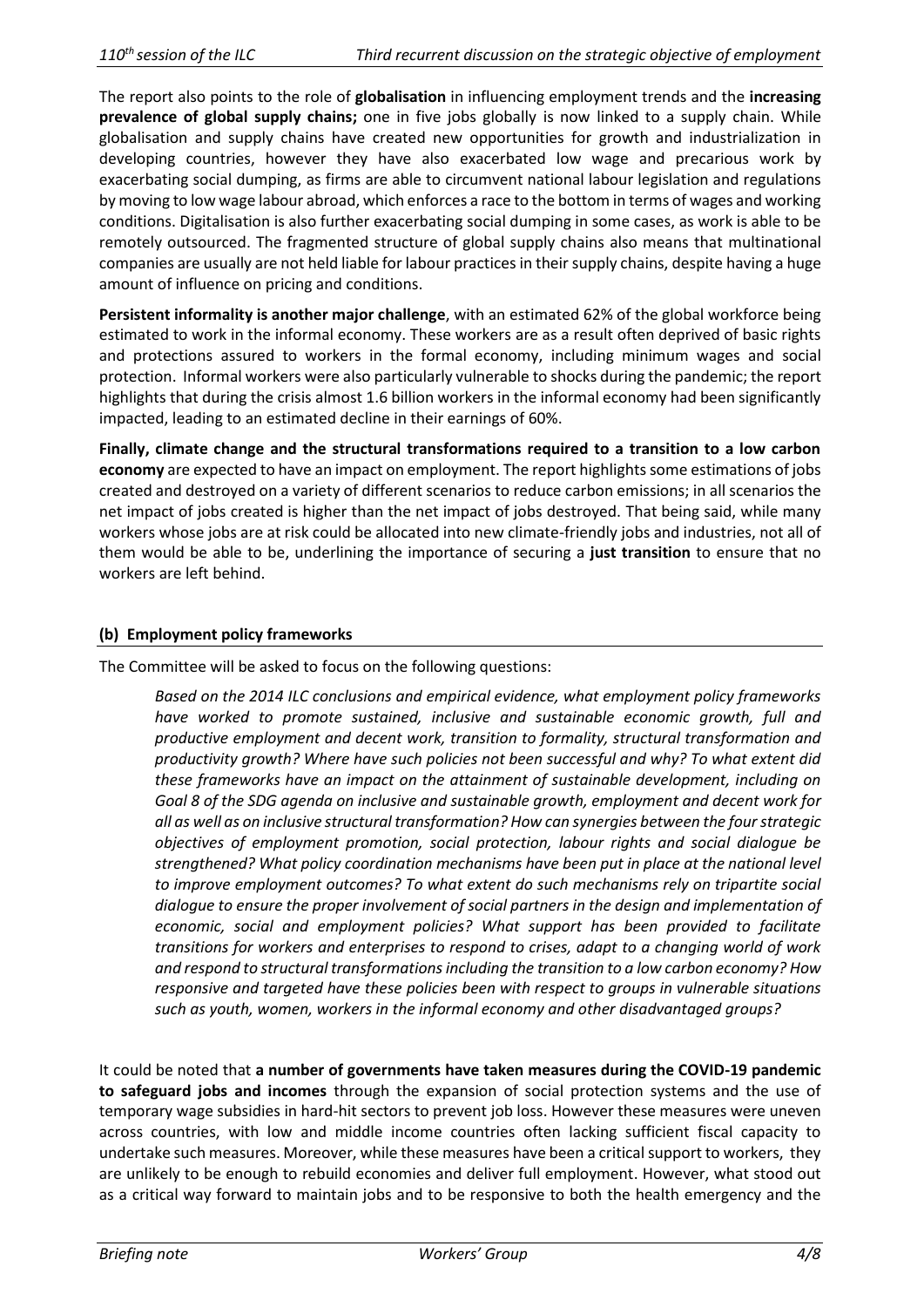deteriorating economic situation, was the pro-active use of collective bargaining as demonstrated in the recent ILO's Social Dialogue 2022 flagship report.

The Workers Group may wish to moreover highlight the need for more than temporary measures to avoid job loss, and stress the importance of **active government policies to support job creation**, including the **creation of jobs in the public sector, public works programmes, and strengthened public investment** in critical areas including infrastructure development, environmentally-friendly sectors and the care economy. These strategies should be part of governments' broader **industry policies;** they must be proactive in managing structural transformations in the labour market and providing incentives, direction and coordination for the development of domestic industries and the creation of new and decent jobs

Governments must moreover ensure that **employment and job creation plans focus on quality jobs,** with rights, decent wages and working conditions. Strengthening wages and enhancing job quality will help to stimulate aggregate demand, strengthen tax revenues and further boost economic recovery and growth.

The Workers Group might wish to accordingly reiterate that the 2014 Recurrent Discussion on Employment emphasised the need for a **comprehensive policy mix to support both increased quantity and quality of employment** through a combination of coherent macroeconomic, labour-market and social policies. **Macroeconomic policies** should have the goal of employment and job creation at the centre. Employment is not a mere by-product of trade, monetary and/or fiscal policies. It is a dynamic factor that links back and forward the economic structures with the well-being of households and the population.

The Workers Group might also wish to underline the **urgency of formalising the informal economy.**  Supporting formalisation requires a comprehensive approach of both incentives and appropriate enforcement measures, in line with ILO Recommendation 204. Incentive measures could include, but are not limited to, improved access to inclusive financial services such as credit and equity, reduced costs for registering a business and reduced compliance costs, simplified procedures for registering taxes and contributions, improved access to training and skills development measures, and improved access to social security. In addition, increased labour inspection, efficient and accessible complaint and appeal procedures, and effective sanctions for non-compliance can play a positive role in reducing informality.

**The importance of enhancing the quality of employment and cracking down on precarious and nonstandard forms of work** could moreover be emphasised**.** In this regard, it could be recalled that SDG Target 8.8 specifically calls for protecting labour rights and promoting safe and secure working environments for all workers. Moreover, the Centenary Declaration on the Future of Work set out that all workers should be ensured an adequate minimum wage, occupational health and safety, maximum limits on working time and fundamental rights. It moreover reaffirmed 'the continued relevance of the employment relationship as a means of providing certainty and legal protection to workers. The Workers Group could accordingly emphasise the importance of addressing employment misclassification and ensuring that employers register and take responsibility for their workforce. In this regard, a number of countries have put in place a presumption of an employment relationship in their laws and place the burden of proof on the employer.

The Workers Group may also wish to emphasise the importance of **investment in public quality education and training** to enable workers to take advantage of the massive labour market transformations underway, helping ensure that they are ready to take up the new jobs that are created. It could also emphasise the importance of linking **unemployment support** with **active labour market policies** and **quality employment services** that are adapted to the needs of jobseekers.

**Ensuring the adequacy of unemployment benefits**, both in terms of benefit level as well as duration of support, is important to allow job search and improve skills matching, in addition to providing economic security and preventing against poverty. Unemployment benefits are also a crucial lever in providing automatic stabilisation in economic downturns, strengthening aggregate demand and preventing crises from getting worse.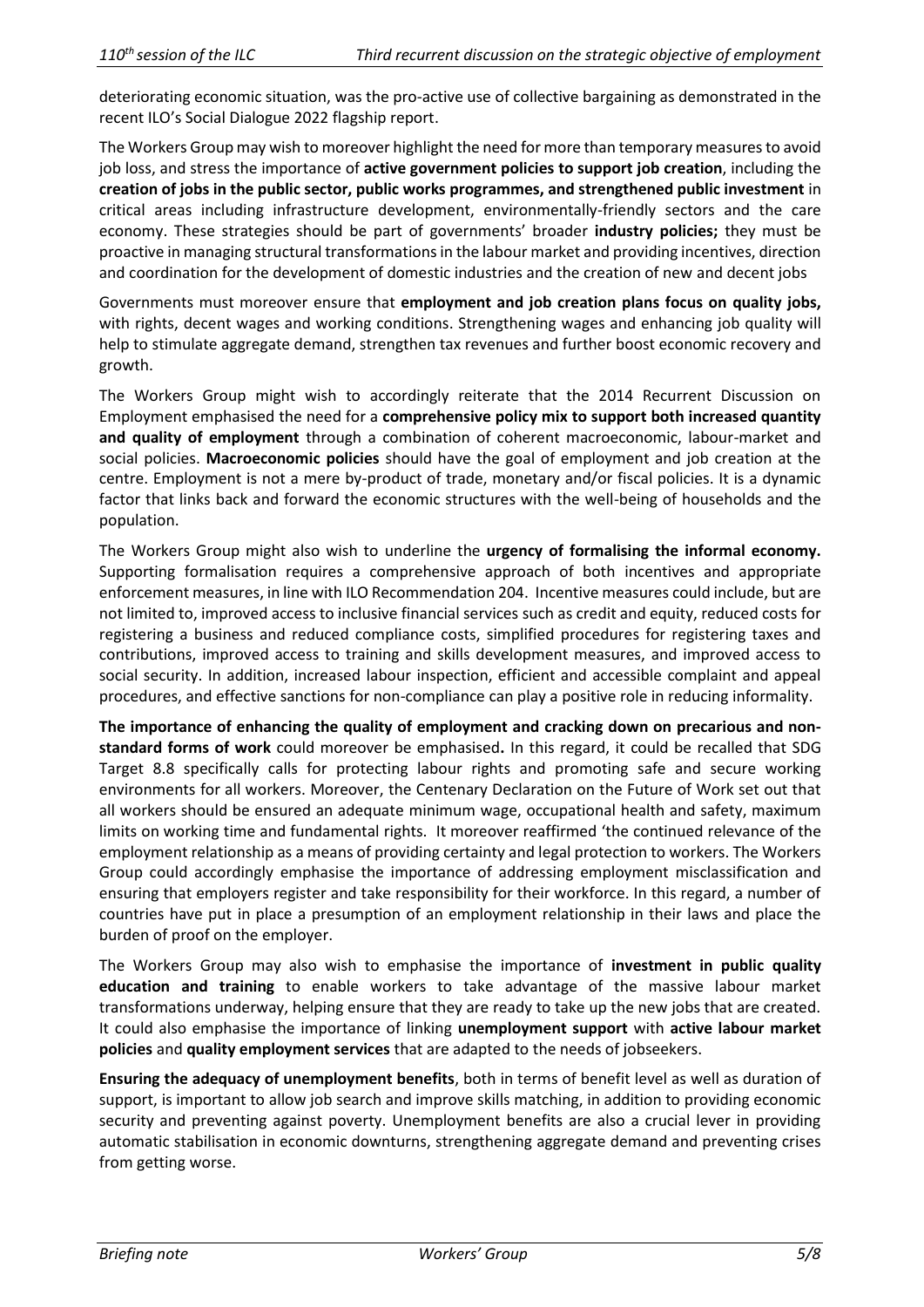**Tackling gender inequality in the labour market and removing barriers to labour market participation for women** requires a comprehensive set of measures, including the establishment and enforcement of equal pay legislation, measures to reduce gender segregation in the labour market and increase the value of women's work, tackling gender-based violence and harassment, policies to address women's underrepresentation in management, public investments in the care economy, minimum living wages and strengthened collective bargaining.

The Workers' Group may also wish to point out **the need to avoid the mistakes made during the last global economic and financial crisis,** when austerity was promoted and employment protections were weakened in many countries as a strategy to promote hiring. This strategy – often promoted by international financial institutions – has been to deregulate the labour market and apply downward pressure on wages and labour costs as a means of incentivising firms to hire new workers. This strategy was widely employed during the last economic and financial crisis, where many governments weakened employment protection legislation (EPL), incentivised the hiring of workers on temporary and precarious contracts, and undertook wage cuts and freezes, including on public sector wages and minimum wages. A number of studies have since called into question the supposed evidence underpinning the recommendations to weaken labour markets, showing how such policies have not been shown to have any clear effects on increasing employment.

**Weakened collective bargaining, through decentralising collective bargaining and allowing companies to deviate from collective agreements, has been another tactic used by governments in the last crisis to try to stimulate jobs by reducing so-called 'rigidities' in the labour market.** However [ILO analysis](https://www.ilo.org/global/about-the-ilo/newsroom/news/WCMS_189517/lang--en/index.htm) has highlighted that such measures have not been shown to have positive effects on employment, but have instead put downward pressure on wages and working conditions and have contributed to greater inequalities. Such measures have further been shown to be counter-productive by reducing productivity. The suspension or reduction of employer obligations to pay social security contributions has additionally been used by governments with the rationale of reducing labour costs for employers and stimulating hiring. Not only is there a lack of evidence that such strategies work, but these measures have often resulted in workers having to compensate by paying increased social security contributions themselves, in turn reducing workers' take-home income and further depressing aggregate demand.

The Workers Group may also wish to point out that raising the retirement age and phasing out early retirement options have been popular tactics for states to respond to **demographic ageing**, under the rationale that as workers are living longer, they must remain in the labour market for longer. However, such measures have neglected the barriers that may exist for older people to remain in the labour market – as their skills may not been adapted to changing labour markets, and they also may face significant discrimination. Raising the retirement age has thus been shown not to be very effective in increasing the overall employment rate of older people, but rather can often lead to their greater economic vulnerability.

The workers group may accordingly wish to emphasis during the discussion that **low wages, deregulation and the weakening of workers' rights, including on employment protection legislation and in the area of social protection, cannot be part of any employment creation strategy.**

## **(c) ILO related action**

The Committee will be asked to focus on the following questions:

What action has been taken by the Office to support constituents in the above areas and with what results? How can the Office further support the improvement of employment policy frameworks and the promotion of international labour standards in response to the challenges identified and with the goal to promote the four strategic objectives? What is, and should be, the role of the ILO within the broader multilateral system in setting employment policy objectives and fostering policy coordination for the promotion of full and productive employment and decent work for all?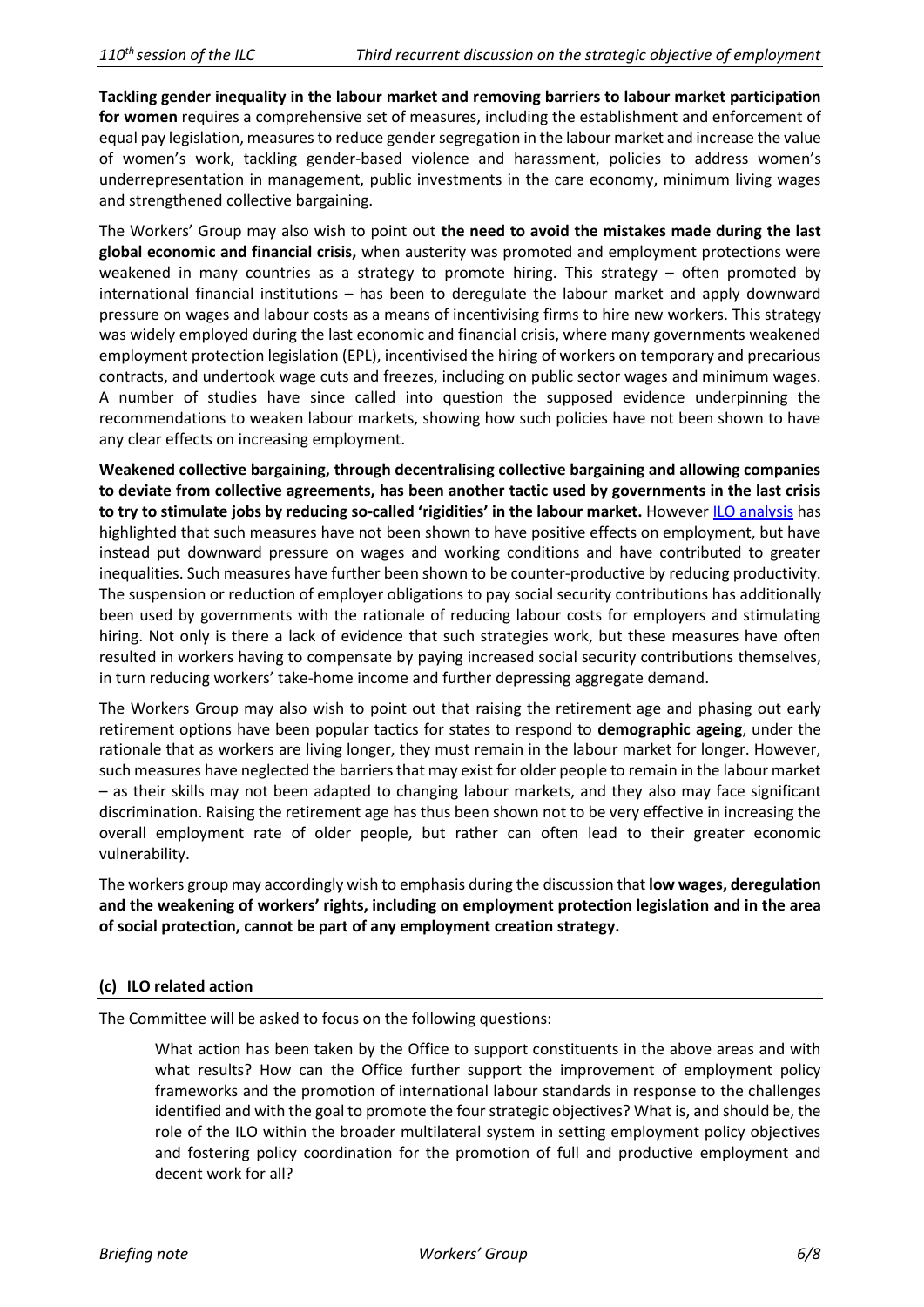The Workers' Group may wish to point out the **continued relevance of international labour standards related to employment policy**, especially **Convention 122 on Employment Policy**, which has been ratified by 115 countries, as well as **Recommendation 122 on Employment Policy, Recommendation 169 on Employment Policy (Supplementary Provisions),** and **Recommendation 204 on the Transition from the Informal to Formal economy.** Workers may wish to welcome the recent ratifications of Convention 122 by a number of countries including Luxembourg, Namibia, Niger and Sri Lanka which showcase its continued relevance. The ratification and effective implementation of **Convention 168 on Employment Promotion and Protection against Unemployment** could equally be emphasised, as well as international labour standards that support quality employment such as **Convention 131 on Minimum Wage Fixing** and **Conventions 155 and 187 on Occupational Health and Safety.**

The Workers' Group may also wish to emphasise the need for **more promotion and awareness-raising activities from the ILO on the ratification and effective implementation of ILO employment policy standards**, as well as technical support to countries on quality job creation strategies - including in care, the green economy and infrastructure - notably through the Decent Work Country Programmes. Special emphasis could be placed on supporting the transition of informal economy workers to the formal economy, as well as enhancing employment security for workers in non-standard forms of employment. **The Workers' Group may also wish to point out the importance of meaningfully involving unions in the elaboration and implementation of these technical assistance programmes and organise assessmentbased national dialogues with social partners on job creation priorities and areas in need of reform.** Capacity building support for unions in these areas could equally be requested.

**The Workers Group may also wish to request continued support from the Office to governments and social partners to promote the quality of employment, including the guarantee of a minimum living wage,** as underlined in the Philadelphia Declaration and reiterated in the General Discussion on Inequalities. **Continued promotion of ILO Convention 131 on Minimum Wage Fixing** and **further work by the office would be welcome to support governments and social partners develop estimates on living wages and action plans to achieve them**. It could be noted that many initiatives are taking place internationally to seek to define living wages and outline companies' obligations in this regard (UN Global Compact, the Business for Inclusive Growth Coalition, IDH etc.) and the ILO should play a leadership role at the international level with regard to the definition of living wages.

With regard to the ILO's research agenda in the area of employment, the Workers Group may wish to make reference to some of the research the Office has done over the years to assess the job-creation potential of investments in the care economy and the green economy. **The Workers Group could request the Office to continue research on job creation in these areas as well as in other areas with significant job creation potential, including infrastructure**– given that these sectors have already been identified as having significant potential for decent work opportunities within the ILO COVID-19 Call to Action for a Human-Centred Recovery. **A dedicated WESO report focussed on public investment and quality job creation could be requested to this affect.** Such a report could additionally explore the potential for strengthened investment and job creation in sectors that have been hard hit by the crisis and/or that are undergoing significant transformations, such as hospitality, tourism, transport, arts and recreation and some parts of retail, as identified in the ILO COVID-19 Call to Action.

The Workers Group could moreover consider **requesting support from the Office to member States in the development of comprehensive job creations plans and industry policy strategies**, underpinned by tripartite dialogue. The Workers group could also request that the office **scale up the 'Climate Action for Jobs Initiative'** to support countries in the transition to a low carbon economy and help them integrate Just Transition plans within their nationally determined contributions (NDCs), whilst supporting tripartite consultations on these plans.

Finally, with regard to strengthening the ILO's leadership role in the multilateral system, the Workers' Group may wish to highlight the role that the ILO currently plays in overseeing the implementation of SDG Goal 8 on decent work. **However, it should be noted that there are important differences in the perspectives of the ILO and international financial institutions in relation to employment promotion that should not be ignored.** The policy advice and lending conditionalities of the International Monetary Fund has at times included reduction of public-sector employment and public sector wages; cutbacks to